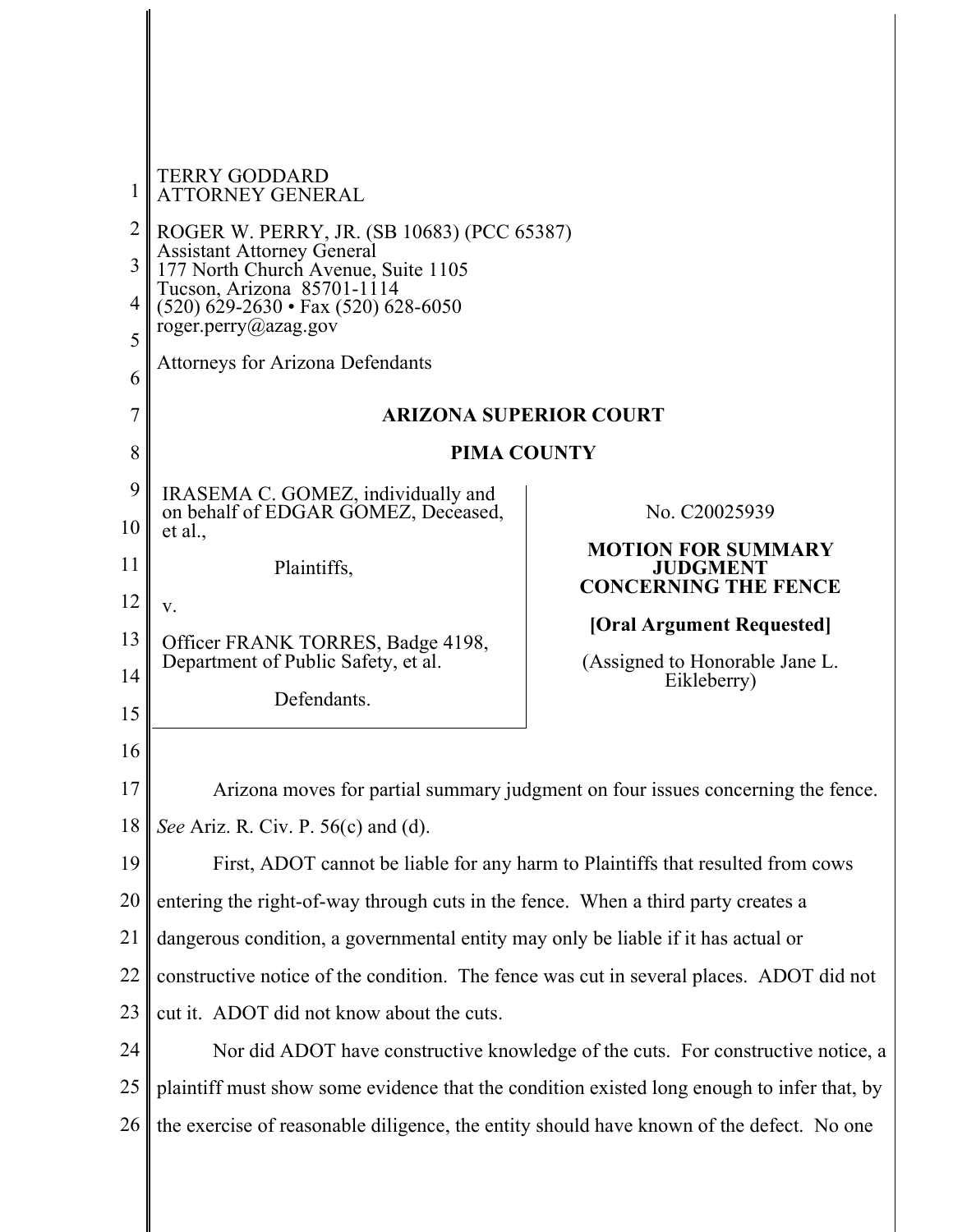1 2 3 4 can know whether the cuts had been there an hour, five hours, or five days. Plaintiffs cannot establish, therefore, other than through sheer speculation, that the cuts had been there so long that ADOT ought to have known about them; that is, Plaintiffs cannot establish constructive notice. ADOT cannot be liable for the cuts.

5 6 Second, it is nothing but speculation to guess that this accident was caused by the cow coming through the fence in any way but the cuts in the fence.

7 8 9 10 11 12 Third, even if it could somehow be inferred that, more probably than not, the cow came through the fence at some point other than the cuts – at one of the places in the fence improved in the days following the accident, as Plaintiffs argue – one would still have to speculate about whether the places improved were defects that had been there long enough so that Plaintiffs could argue Arizona had constructive knowledge of those defects.

13 14 Fourth, ADOT is entitled to immunity under A.R.S. § 12-820.03 on the issue of the adequacy of the design or construction of the fencing.

15 16

17

MEMORANDUM

FACTS:

18 19 20 21 22 23 This is the wrongful death, cow-in-the-road case in which Plaintiff Irasema Gomez was a front seat passenger in the northbound lane coming back from Mexico on I-19 in the early morning hours of April 7, 2002. (Statement of Facts (SOF) 1). Mrs. Gomez' husband, Edgar Gomez, was driving, and Mario Garcia, Mrs. Gomez' brother, was lying down in the rear seat. They drove into a cow. (SOF 3). Edgar Gomez and Mario Garcia, Jr. were killed, and Irasema Gomez was injured. (SOF 3).

24 25 26 Prior to this accident, at 1:07 a.m., DPS Officer Torres had responded to a call of a cow in the I-19 right-of-way at around KM 85 (mile 52.78) in the southbound lane. (SOF 4). He drove south slowly, using his spotlights, looking for cows along the roadway and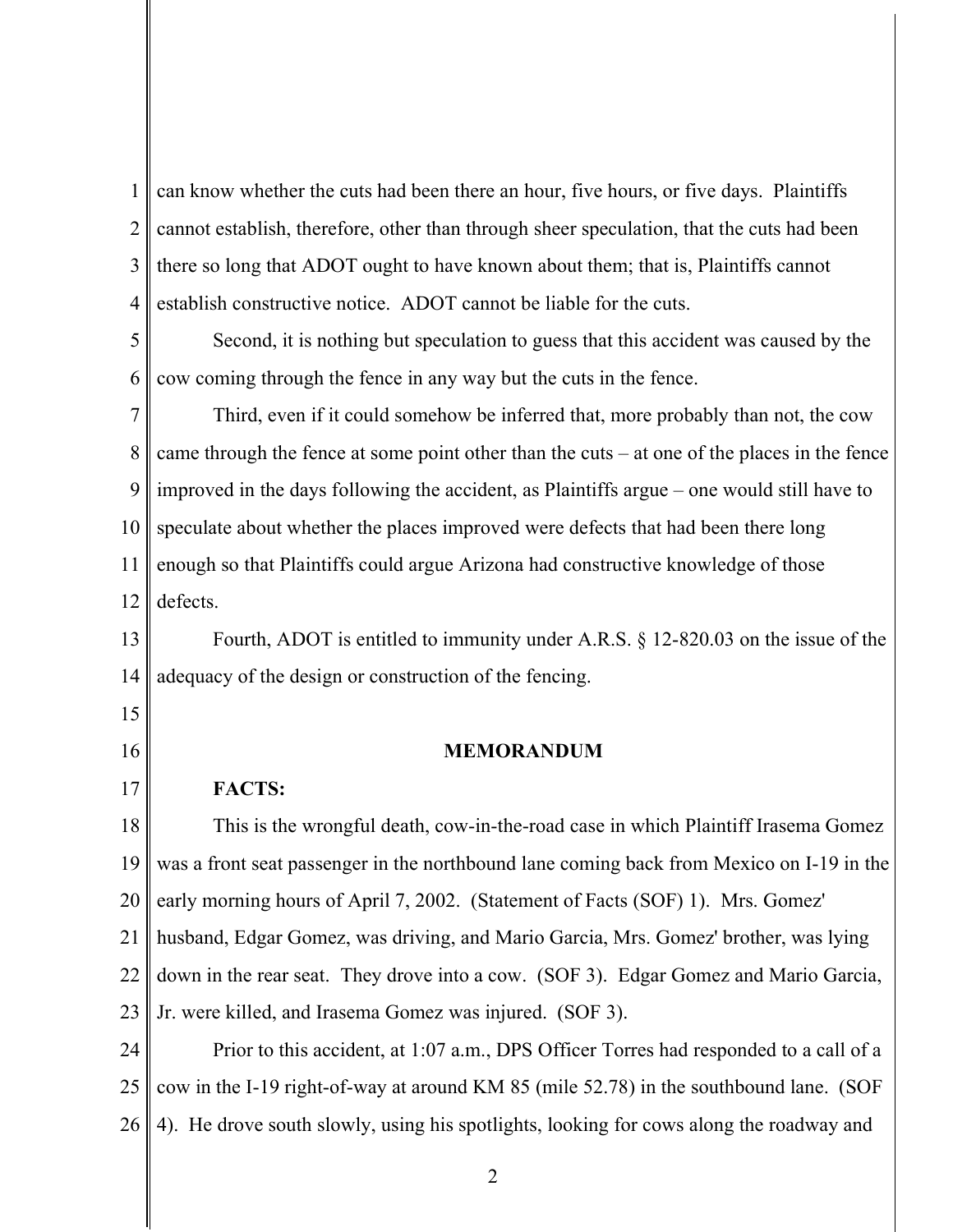1 2 3 4 5 6 7 in the median. (SOF 5). He began looking about two miles before the reported location, and then continued to about 2.5 miles after the location, where, at about mile 50.6, he found a cow and a calf and herded then through a place in the right-of-way fence that had been cut beside the southbound lane. (SOF 6). The cows ran into the desert and out of sight. (SOF 6). Officer Torres then called dispatch to call Arizona Department of Transportation (ADOT) to fix the fence. It was 1:22 a.m. (SOF 7). Continuing to look for cattle, Officer Torres then drove slowly south and then north. (SOF 7).

8 9 10 11 On his way back to Tucson, Officer Torres received a call about a collision at mile 56 between a cow and a van in the northbound lane. He went to that non-injury accident, arriving at 1:44 a.m. (SOF 8). At 1:48, Officer Torres received the call about the subject accident. The car had come to rest at milepost 51.5 in the northbound lane. (SOF 9).

12 13 14 About 80% of the time, when officers respond to calls of cows in the right-of-way, no cows are to be found, perhaps because people see the cattle, but not the fence in front of the cattle.

15 16 17 18 19 20 21 22 23 24 Later that same day, an ADOT crew repaired five places in the fencing between mileposts 50.5 and 56.1 where the fence had been cut. (SOF 10). The cuts appeared fresh; that is, they were shiny and did not have any residue on them. (SOF 10). The pinch marks from the wire cutters could easily be seen. (SOF 10). At milepost 50.5, along the southbound right-of-way, the fence had been cut. (SOF 11). This is where Officer Torres had herded the cow and calf through the fence and called ADOT to make repairs. They fixed two panels. Right across the road, at milepost 50.5 northbound, one strand had been cut, and it was replaced. (SOF 11). At milepost 50.69, along the northbound lane, the fence had been cut. At milepost 55, the fence had been cut. (SOF 11). At milepost 56.1, along the northbound right-of-way, the fence had been cut. (SOF 11).

25 26 Two other spots along the right-of-way fence received maintenance the day following the accident. (SOF 12). One location, the Papago off-ramp, at milepost 54.39,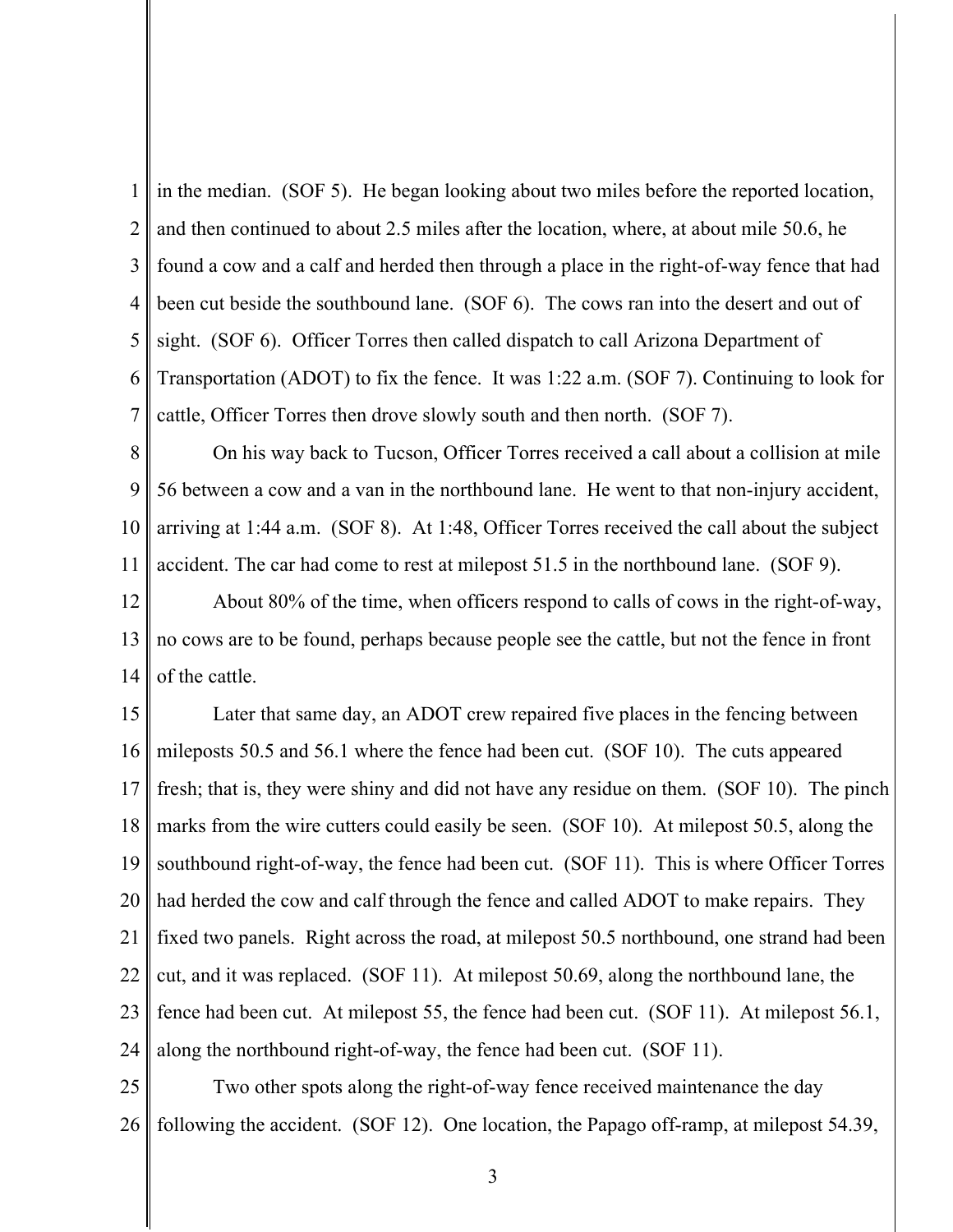1 2 3 4 5 6 7 is 2.89 miles from the point where the car came to rest. (SOF 12). At the other location, milepost 55.1, the crew stretched the wire at two panels. (SOF 12). This would have meant that the wire was not as taut as the fence crew wanted it to be. (SOF 12). This was 3.6 miles from the spot where the car came to rest. (SOF 12). There is no evidence about whether the fence in either location was in such a condition that it would have permitted cows to cross. Simply replacing a portion of the fence does not mean the fence is breached at that location. (SOF 13).

8 9 10 11 12 ADOT employees are mandated to conduct, and have conducted, "annual inspections" of the right-of-way range fencing along I-19, making repairs as needed. (SOF 15). They also conduct on-going inspections, again making repairs as needed. (SOF 15). Not only do they continually inspect and improve the fence, they also visually inspect the fence each time they travel along I-19 to any other job site. (SOF 15).

13 14 15 16 17 18 19 When they make repairs, the ADOT maintenance employees create maintenance reports. The fence maintenance reports serve as an aid to budgeting and planning by recording the areas needing maintenance and the amount and cost of the materials used. (SOF 16). The reports do not usually record the manner in which the fence is not in compliance or could otherwise be improved; that is not their purpose. (SOF 16). Maintaining the fence at a particular spot does not mean that the fence at that location is breached. (SOF 17).

20

# LAW AND ITS APPLICATION:

21

### Lack of Notice, the Issue:

22 23 24 25 26 Under Arizona law, when a third party creates a dangerous condition, a governmental entity may only be liable if it has actual or constructive notice of the condition. For constructive notice, a plaintiff must show some evidence that the condition existed long enough to infer that, by the exercise of reasonable diligence, the entity should have known of the defect. Arizona had no actual notice of the several cuts through which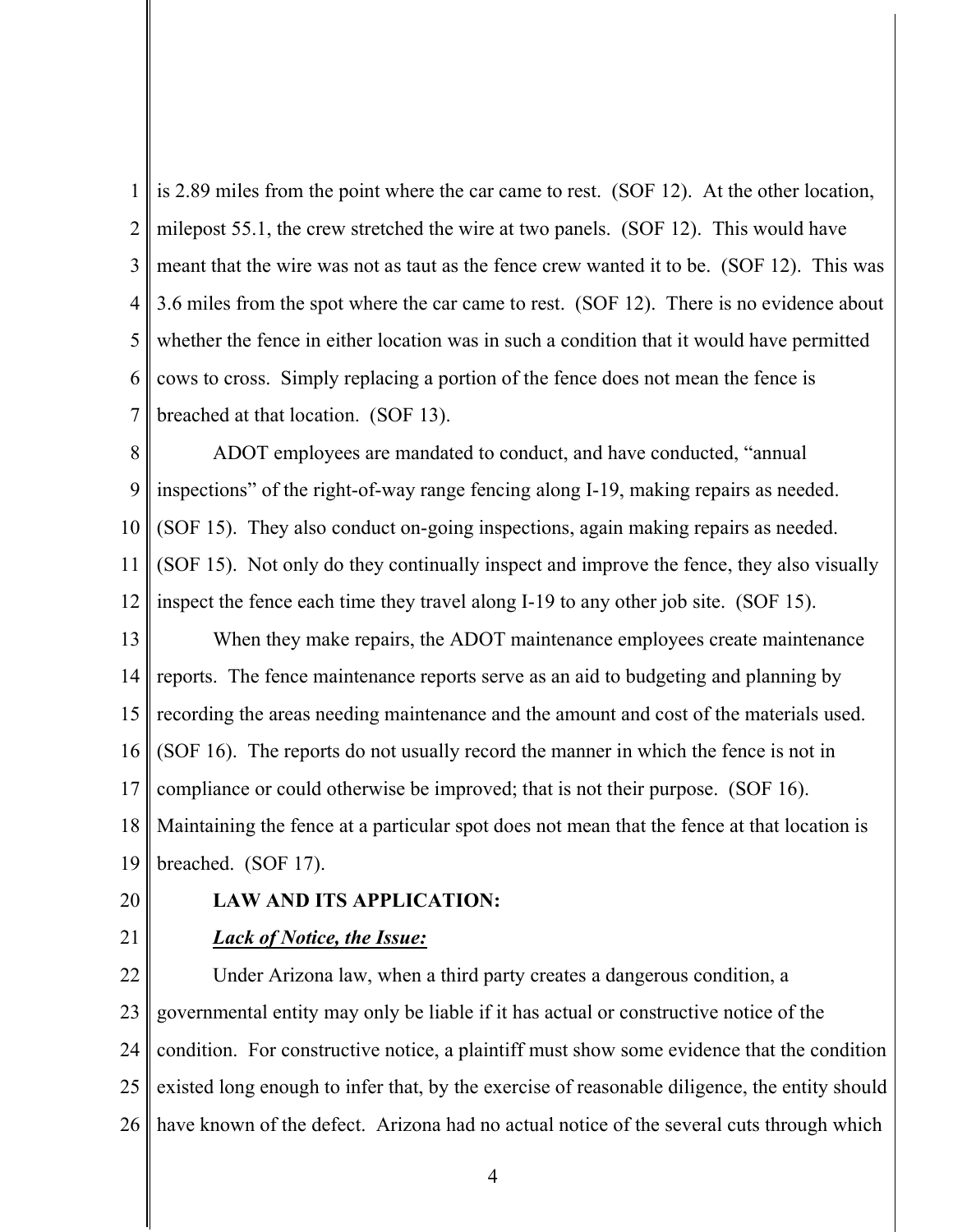1 2 3 the cow might have come, and Plaintiffs can present no evidence as to how long the cuts had been there. Can Arizona be liable for fence cuts about which it had no actual knowledge, when there is no evidence about how long the cuts existed?

4

# Lack of Notice, the Law and Its Application:

5 6 7 8 9 Arizona is not an insurer to all travelers on the state highway system. Walker v. County of Coconino, 12 Ariz. 547, 549, 473 P.2d 472, 474 (1970); Matts v. City of Phoenix, 137Ariz. 116, 118, 669 P.2d 94, 97 (App. 1983). A governmental entity may be held liable for the negligence of a third party that creates a dangerous condition only if the governmental agency has actual or constructive notice of the condition. See, e.g.,

10 11 12 13 14 15 Lowman v. City of Mesa, 125 Ariz. 590, 593, 611 P.2d 943, 946 (1980) (holding a city has a duty to maintain streets in a safe condition and to warn of dangers of which the city has actual or constructive notice); Coburn v. City of Tucson, 143 Ariz. 76, 79, 691 P.2d 1104, 1107 (App. 1984) (city had no notice of sand in road), approved as modified on collateral issue, 143 Ariz. 50, 691 P.2d 1078 (1984); Matts at 118, 669 P.2d at 97 (city had no notice of hole in road).

16 17 18 The notice must be of the defect itself that occasioned the injury, and not merely of conditions naturally productive of that defect and subsequently in fact producing it. See Preuss v. Sambo's of Arizona, Inc., 130 Ariz. 288, 289, 635 P.2d 1210, 1211 (1981);

19 McGuire v. Valley National Bank of Phoenix, 94 Ariz. 50, 381 P.2d 588 (1963); Spelbring

20 v. Pinal County, 135 Ariz.493, 495, 662 P.2d 458, 460 (App. 1983).

21

No actual notice:

22 23 There is no evidence that Arizona had actual knowledge of the cuts in the fence. No constructive notice:

24 25 26 Nor is there evidence of constructive notice. In order to establish constructive notice, a plaintiff is required to introduce some evidence that the defect complained of had existed for a sufficient length of time from which it could be inferred that the defendant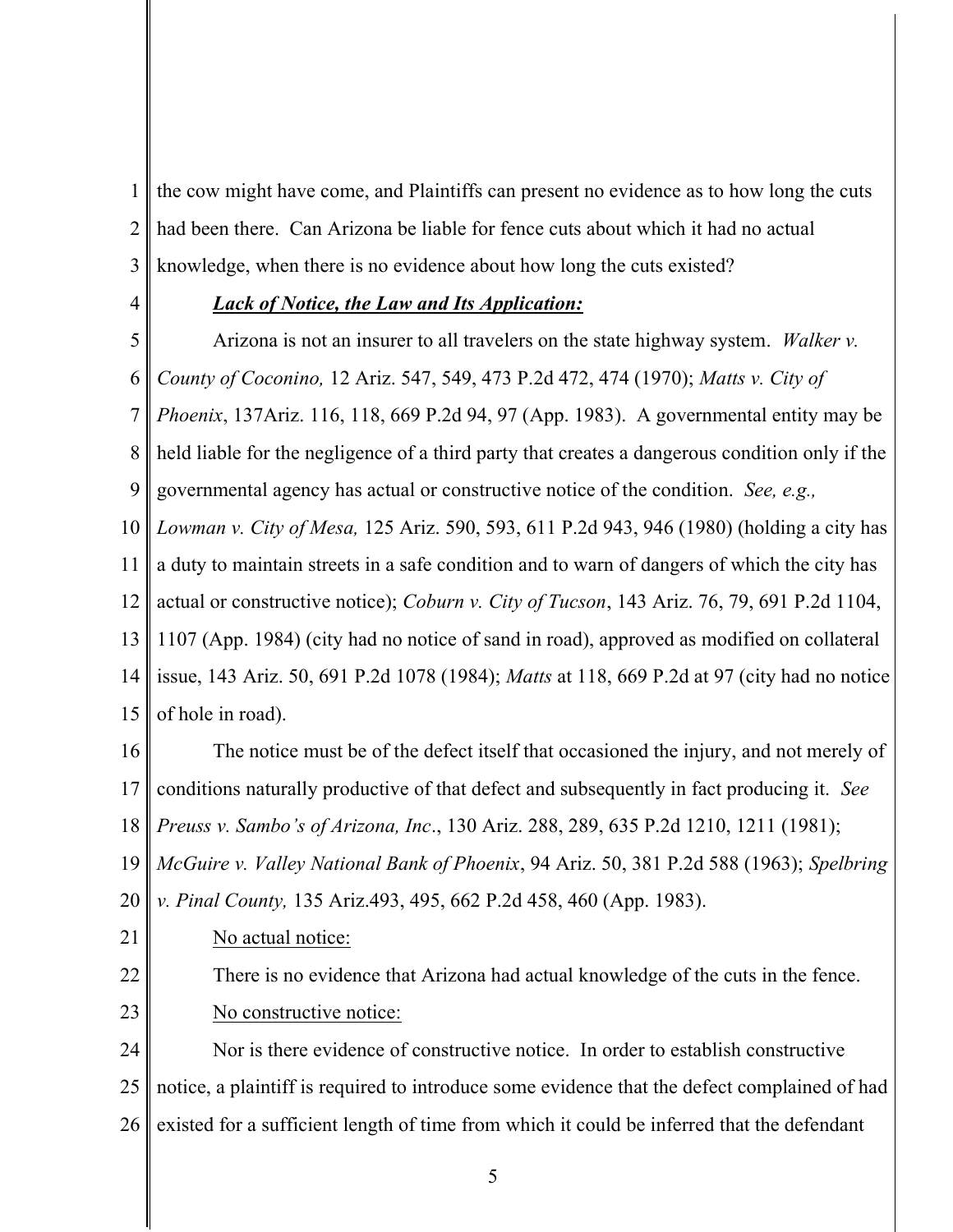| 1              | should have known of the defect through the exercise of reasonable diligence. See, e.g.,                                     |
|----------------|------------------------------------------------------------------------------------------------------------------------------|
| $\overline{2}$ | Preuss v. Sambo's of Arizona, Inc., 130 Ariz. at 289, 635 P.2d at 1211 (1981) McGuire at                                     |
| 3              | 53-54, 381 P.2d at 590; City of Phoenix v. Brown, 88 Ariz. 60, 65, 352 P.2d 754, 758                                         |
| $\overline{4}$ | (1960); City of Phoenix v. Weedon, 71 Ariz. 259, 265, 226 P.2d 157, 161 (1950); Matts at                                     |
| 5              | 119, 669 P.2d at 97; Vreeland v. Board of Regents, 9 Ariz.App. 61, 63, 449 P.2d 78, 80                                       |
| 6              | (1969).                                                                                                                      |
| 7              | In Matts, the plaintiffs sued Phoenix for injuries received from a hole in a Phoenix                                         |
| 8              | street. The plaintiffs attempted to prove constructive notice of the hole. The Court noted,                                  |
| 9              | In order to establish constructive notice, appellants were                                                                   |
| 10             | required to introduce some evidence that the defect<br>complained of had existed for a sufficient length of time from        |
| 11             | which it could be inferred that, by the exercise of reasonable diligence, the city should have known of the defect. See City |
| 12             | of Phoenix v. Brown, 88 Ariz. 60, 65, 352 P.2d 754, 758<br>(1960); City of Phoenix v. Weedon, 71 Ariz. 259, 265, 226         |
| 13             | P.2d $157, 161$ (1950).                                                                                                      |
| 14             | Id. at 119, 669 P.2d at 97.                                                                                                  |
| 15             | The plaintiffs attempted to show constructive notice through a photograph of the                                             |
| 16             | hole with rounded edges, as though weather had worn it down over time, and through logs                                      |
| 17             | showing repair material having been brought to the location after the accident. Id at 120-                                   |
|                | 18   21, 669 P.2d at 98-99. In upholding the directed verdict, the court held, "The jury would                               |
| 19             | have been required to indulge in sheer speculation to determine the duration of the                                          |
| 20             | condition." <i>Id.</i> at 121, 669 P.2d at 99.                                                                               |
| 21             | In McGuire, the plaintiff slipped on a pebble-like substance in the defendant's                                              |
| 22             | stairwell. The defendant knew that workmen in the building had been depositing dust, grit                                    |
| 23             | and dirt in the stairwell, and the defendant's janitors had noticed a peddle-like substance                                  |
| 24             | on the day of the accident and had cleaned it up. In upholding the directed verdict in                                       |
| 25             | favor of the defendant, the Arizona Supreme Court noted,                                                                     |
| 26             |                                                                                                                              |
|                |                                                                                                                              |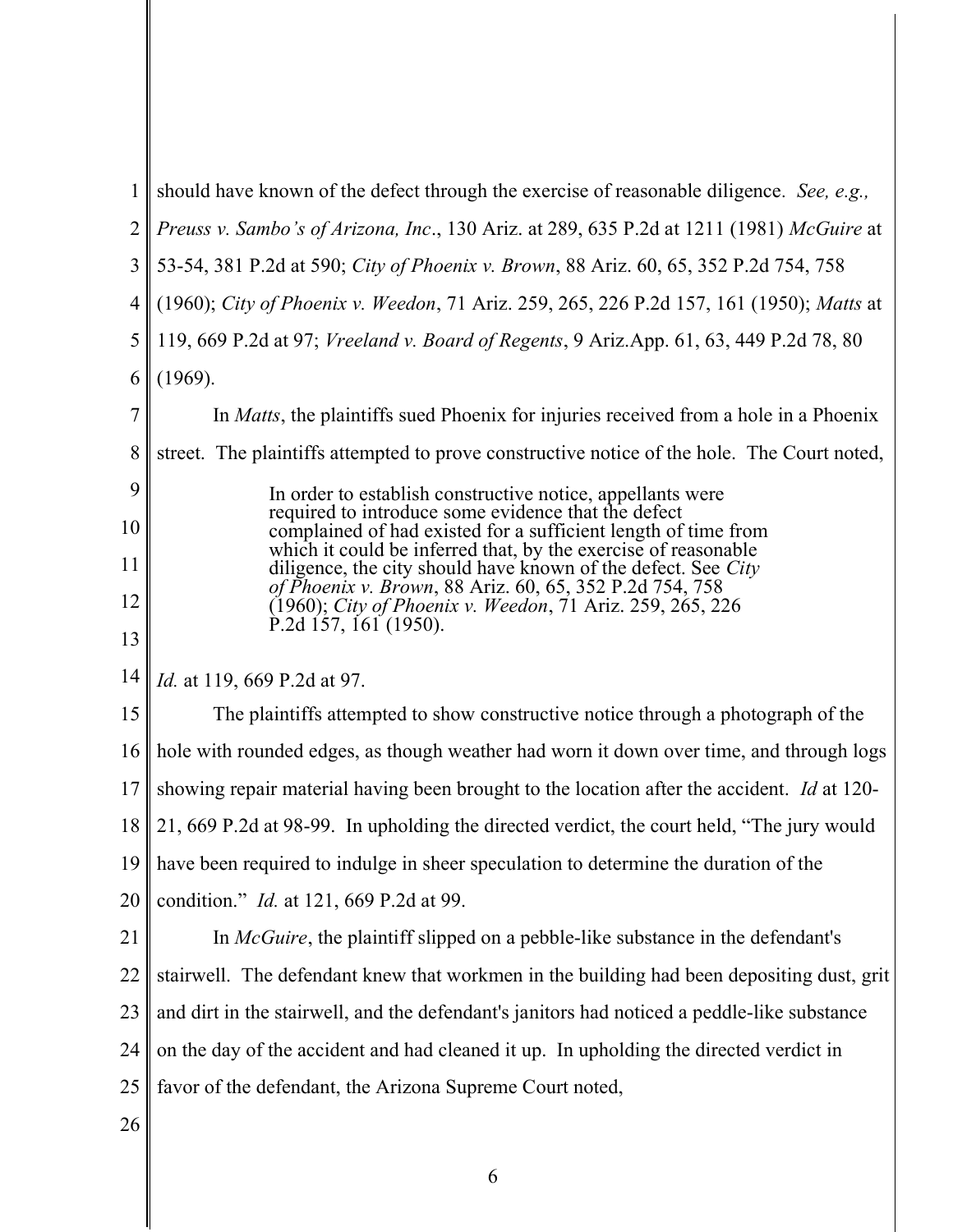| 1<br>$\overline{2}$ | The pebble could have been deposited ten seconds<br>before the plaintiff fell, or ten minutes, or two hours and ten<br>minutes. There is no evidence from which the jury could infer                      |
|---------------------|-----------------------------------------------------------------------------------------------------------------------------------------------------------------------------------------------------------|
| 3                   | that one period of time was more reasonable than any other.<br>Only if it had been there for a sufficient length of time for the                                                                          |
|                     | defendant, in the exercise of reasonable care, to find and<br>remove it, could the defendant be found negligent. Submission                                                                               |
| 4                   | of these facts to the jury would require the jury to guess<br>whether the pebble had been on the stairway for a sufficient<br>length of time. This cannot be permitted. <sup>**</sup> * It is, of course, |
| 5                   | incumbent upon a plaintiff alleging negligence upon the part                                                                                                                                              |
| 6                   | of a defendant to show affirmatively by evidence sufficient to satisfy a reasonable mind that the negligence complained of                                                                                |
| 7                   | actually existed. It is not sufficient that the facts are such that<br>it might have existed. It must appear affirmatively that it did.'                                                                  |
| 8                   | Butane Corp. v. Kirby, 66 Ariz. 272, 282, 187 P.2d 325, 332<br>(1947).                                                                                                                                    |
| 9                   |                                                                                                                                                                                                           |
| 10                  | <i>Id.</i> at 53-54, 381 P.2d at 590 (emphasis in original).                                                                                                                                              |
| 11                  | In <i>Vreeland</i> , the plaintiff slipped down stairs when she stepped on tacks that had                                                                                                                 |
| 12                  | fallen from a University of Arizona bulletin board. The bulletin board, although provided                                                                                                                 |
| 13                  | for official use, was not enclosed, and the stairs were swept only once each day. Id. at 62,                                                                                                              |
|                     | 14    449 P.2d at 79. The plaintiff could not show that, by a preponderance of evidence, some                                                                                                             |
| 15                  | third party had not created the hazard, so the plaintiff was required to show either                                                                                                                      |
| 16                  | constructive or actual knowledge of the tacks:                                                                                                                                                            |
| 17                  | It therefore was incumbent upon the plaintiff to establish that                                                                                                                                           |
| 18                  | the defendants had actual notice of the presence of the<br>thumbtacks on the stairway or that they had been there for a                                                                                   |
| 19                  | sufficient length of time prior to her injury, for the defendants,<br>in the exercise of reasonable care, to discover and remove                                                                          |
| 20                  | them.<br>Id.                                                                                                                                                                                              |
| 21                  | In <i>Spelbring</i> , the plaintiff was a passenger in a dune buggy when the driver                                                                                                                       |
| 22                  | swerved to avoid a rock in a county road, causing the dune buggy to roll. 135 Ariz. at                                                                                                                    |
| 23                  | 494, 494, 662 P.2d at 458. To the left of the driver was a hill consisting of loose dirt,                                                                                                                 |
| 24                  | rocks, and bushes. <i>Id</i> . The slope of the hill was approximately 60 degrees. <i>Id</i> . The                                                                                                        |
| 25                  | plaintiff argued that the county did not need notice of the rock in the road, because the                                                                                                                 |
| 26                  | county had actual or constructive notice of the potential risk that rock would fall into the                                                                                                              |
|                     |                                                                                                                                                                                                           |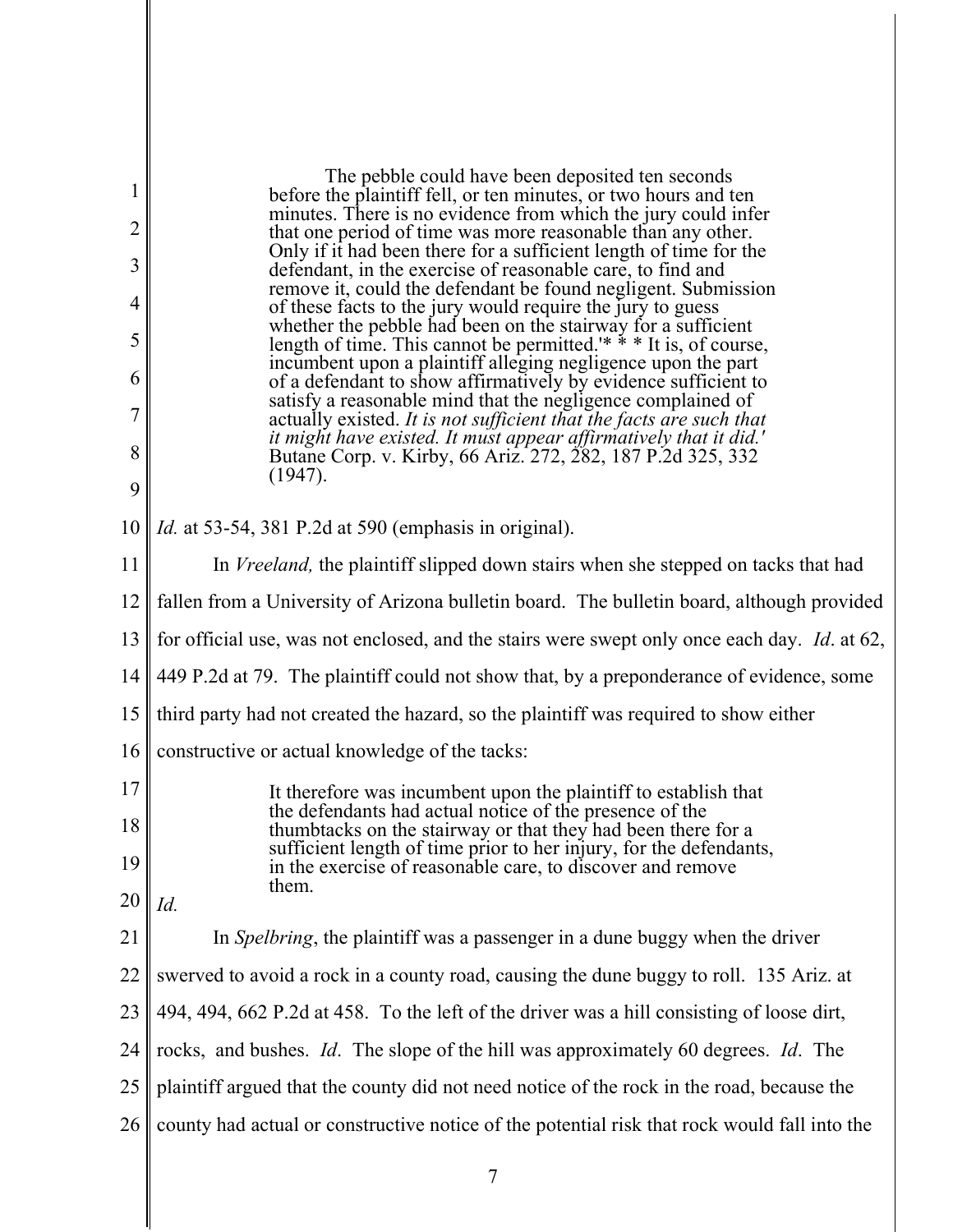| $\mathbf{1}$   | road. <i>Id.</i> at 495, 622 P.2d at 459. The plaintiff argued the county knew of the hill and its                                                                                                                                                                                                             |
|----------------|----------------------------------------------------------------------------------------------------------------------------------------------------------------------------------------------------------------------------------------------------------------------------------------------------------------|
| $\overline{2}$ | composition of loose rock, knew rocks would roll down a 60 degree slope, and knew the                                                                                                                                                                                                                          |
| 3              | rocks would roll into the road creating a hazard. <i>Id</i> . From this, the plaintiff argued a jury                                                                                                                                                                                                           |
| 4              | question was created as to the county's negligence. <i>Id</i> . As the plaintiff could not show                                                                                                                                                                                                                |
| 5              | actual or constructive knowledge of the rock in the road, the Court affirmed the granting                                                                                                                                                                                                                      |
| 6              | of the motion for summary judgment, quoting <i>Preuss</i> , 130 Ariz. at 289, 635 P.2d at 1211:                                                                                                                                                                                                                |
| 7<br>8<br>9    | With respect to the notice requirement, the notice must be of<br>the defect itself which occasioned the injury, and not merely<br>of conditions naturally productive of that defect and<br>subsequently in fact producing it. McGuire v. Valley National<br>Bank of Phoenix, 94 Ariz. 50, 381 P.2d 588 (1963). |
| 10             | Id. at 495, 622 P.2d at 459.                                                                                                                                                                                                                                                                                   |
| 11             | Arizona is not required to make a daily inspection of every lane mile of the State's                                                                                                                                                                                                                           |
| 12             | highway system. See Matts at 121, 669 P.2d at 99. The ADOT crews are required to                                                                                                                                                                                                                               |
| 13             | conduct annual inspections. It is not disputed that they conducted those inspections and                                                                                                                                                                                                                       |
| 14             | more and that they are continually inspecting the fencing. They inspect it when they are                                                                                                                                                                                                                       |
| 15             | called about a problem with the fence. They inspect it every time they drive up and down                                                                                                                                                                                                                       |
| 16             | the highway.                                                                                                                                                                                                                                                                                                   |
| 17             | Of course, there is no evidence that ADOT cut the fence. Some third party cut it.                                                                                                                                                                                                                              |
| 18             | Therefore, Plaintiffs must show that the cuts had been in the fencing for so long that                                                                                                                                                                                                                         |
| 19             | ADOT should have known of them through the exercise of reasonable care. But they                                                                                                                                                                                                                               |
| 20             | cannot show how long the cuts had been there. Plaintiffs cannot show constructive                                                                                                                                                                                                                              |
| 21             | knowledge of the cuts in the fence. Guessing and speculation are not enough.                                                                                                                                                                                                                                   |
| 22             | <b>Only Speculation as To How the Cow Got Through the Fence, The Issue:</b>                                                                                                                                                                                                                                    |
| 23             | Under Arizona law, Plaintiffs must prove causation-in-fact; they must prove it was                                                                                                                                                                                                                             |
| 24             | <i>more likely than not</i> that some negligence by Arizona was a substantial factor in causing                                                                                                                                                                                                                |
| 25             | the presence of the cow on the roadway, and that the cow would not have been there but                                                                                                                                                                                                                         |
|                |                                                                                                                                                                                                                                                                                                                |

26 for Arizona's negligence. A "mere possibility of such causation is not enough." The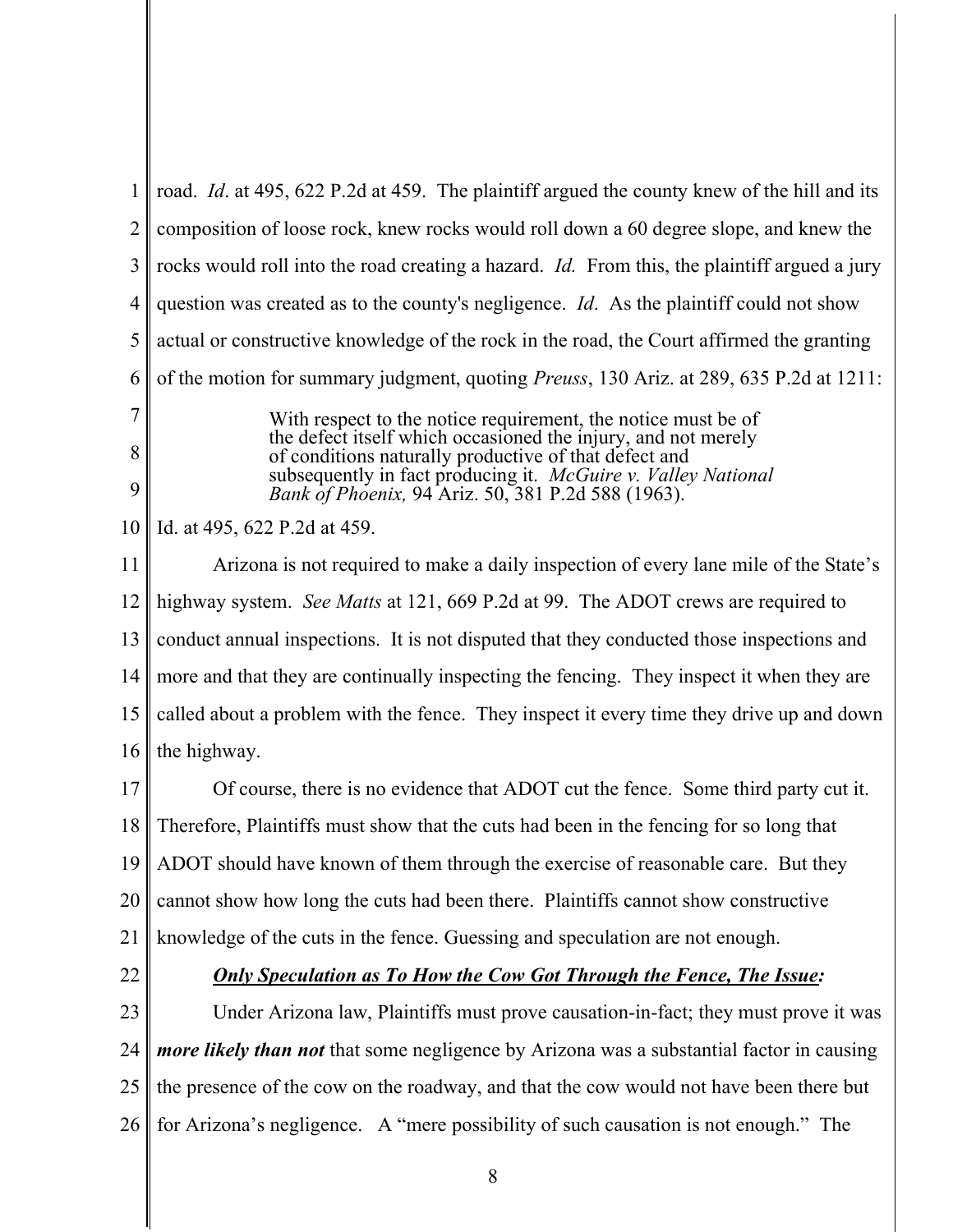1 2 3 4 fence had been cut in five places. The cow could have gained access through one of the cuts. It is merely possible the cow could have breached the fence at other locations. Can Plaintiffs maintain their claim concerning the fence when they can present only speculation concerning how the cow entered the highway?

5

### The Law and its Application:

6 7 8 9 Plaintiffs' argument that the cow pushed its way through the fence is speculative because (1) there were five cuts in the fence through which the cow could have entered the right-of-way and (2) Plaintiffs have no evidence that there were as many or more other places through which the fatal cow could have come.

10 11 12 13 14 15 16 Plaintiffs' theory that the cow pushed its way through the fence cannot prevail as a matter of law, because they have the burden of proof on the issue of causation and "a mere possibility of such causation is not enough." Purcell v. Zimbelman, 18 Ariz. App. 75, 82, 500 P.2d 335, 342 (1972). Put otherwise, "[s]heer speculation is insufficient to establish the necessary element of proximate cause or to defeat summary judgment." *Badia v. City* of Casa Grande, 195 Ariz. 349, 357, 988 P.2d 134, 142 (App. 1999) (citing Flowers v. K-Mart Corp., 126 Ariz. 495, 616 P.2d 955 (App. 1980) and Shaner, supra).

17 18 19 20 On the issue of causation, a plaintiff must introduce evidence that affords a reasonable basis for the conclusion that it is *more likely than not* that defendant's conduct was a substantial factor in bringing about the result. Shaner v. Tucson Airport Auth., Inc., 117 Ariz. 444, 448,573 P.2d 518, 522 (App. 1977).

21

22 23 24 "A mere possibility of such causation is not enough; and when the matter remains one of pure speculation and conjecture, or the probabilities are at best evenly balanced, it becomes the duty of the court to direct a verdict for the defendant." *Prosser & Keeton*, Torts (5<sup>th</sup> ed. 1984) § 41, p. 269.<sup>1</sup> See also Restatement (Second) of Torts § 433B, cmt a,

25

<sup>26</sup> <sup>1</sup> The standard for Summary Judgment is the same as for a directed verdict. *Hart v. Seven* Resorts, Inc., 190 Ariz. 272, 278, 947 P.2d 846, 852 (App. 1977).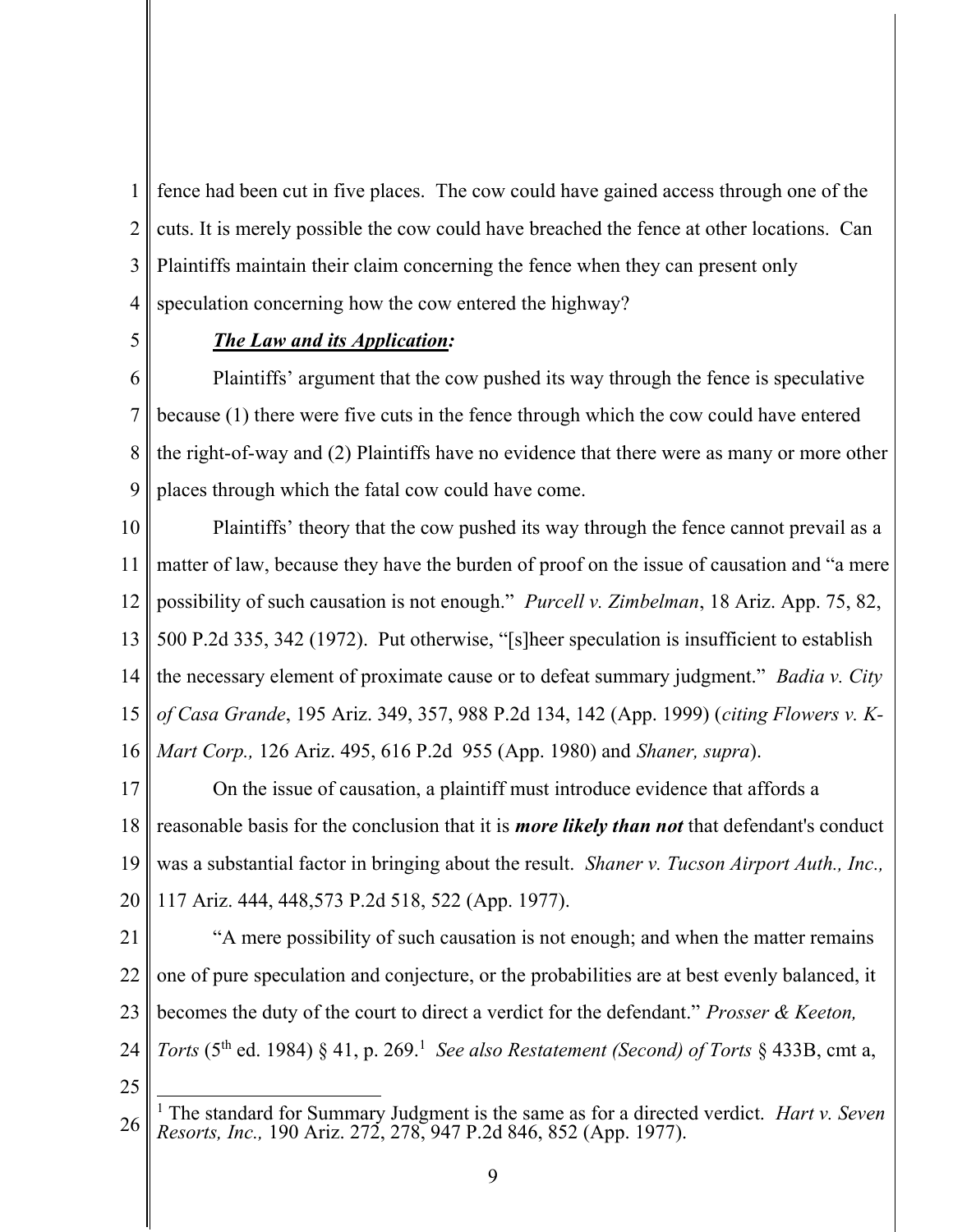| 1              | at $442$ (1965) (to same effect).                                                                |
|----------------|--------------------------------------------------------------------------------------------------|
| $\overline{2}$ | The probabilities are not evenly balanced. There were several places near the                    |
| 3              | accident site where the fence had been cut. It is nothing but speculation to guess that this     |
| $\overline{4}$ | accident was caused by the cow coming through the fence in any way but the cuts in the           |
| 5              | fence – cuts for which Arizona cannot be responsible.                                            |
| 6              | The maintenance records show that the fence was maintained and improved after                    |
| 7              | the accident, just as it was before the accident. But maintaining a portion of the fence         |
| 8              | does not mean that the portion maintained would have permitted a cow to enter the right-         |
| 9              | of-way. An argument that the cow could have come through at any of those places is               |
| 10             | necessarily based solely upon conjecture.                                                        |
| 11             | Plaintiffs' expert Dr. Robert Bleyl summed up what we can know about how the                     |
| 12             | cow got onto the right-of-way:                                                                   |
| 13             | "Q. While we're on it, you don't know how this cow that was                                      |
| 14             | involved in this fatal accident got onto the highway?<br>Nobody knows.                           |
| 15             | Q. You don't know whether or not the cow got in through a<br>place where the fence had been cut? |
| 16             | Nobody knows.<br>You don't know how long any cuts in the fence had been                          |
| 17             | there prior to the accident, right?<br>Nobody knows."<br>A.                                      |
| 18             | $(SOF 14)$ .                                                                                     |
| 19             | Concerning any negligence in the maintenance of the fence, Plaintiffs cannot                     |
| 20             | provide any evidence from which it could be inferred that, more likely than not, the cow         |
| 21             | entered the roadway where the fence was not cut. Plaintiffs cannot prove causation.              |
| 22             | Speculation is not enough. On the issue of the maintenance of the fence, Arizona is              |
| 23             | entitled to summary judgment.                                                                    |
| 24             | <b>No Notice of Any Other Defects in the Fence:</b>                                              |
| 25             | Plaintiffs have provided no evidence that the places improved, but not cut, after the            |
| 26             | accident were defects that had been there long enough so that Plaintiffs could argue             |
|                |                                                                                                  |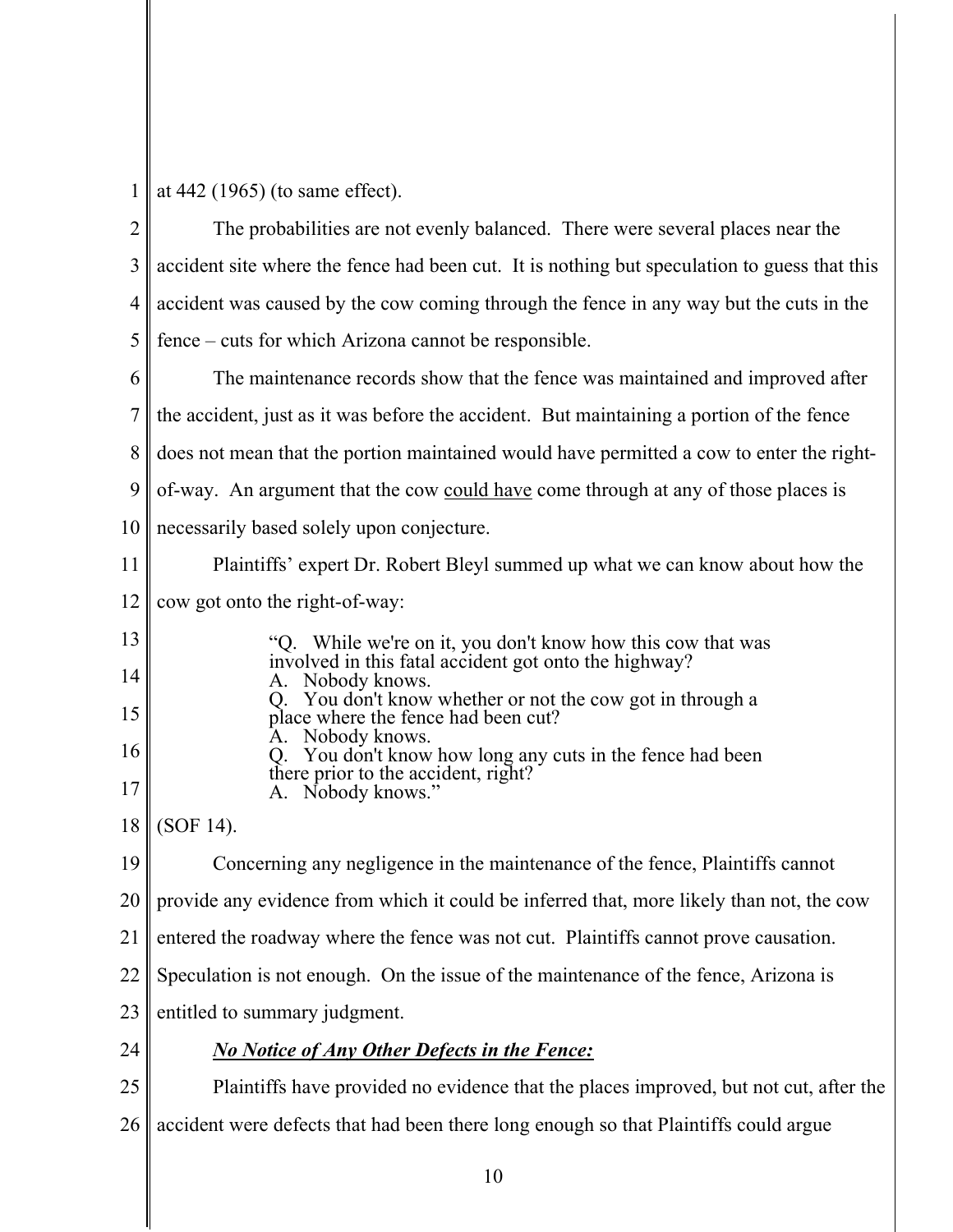1 2 3 4 5 6 Arizona had constructive knowledge of those defects. Arizona had no actual knowledge of any defect that would have permitted a cow to enter the right-of-way. Without knowledge of the defects, Arizona cannot be liable for those defects. See, e.g., Preuss at 289, 635 P.2d at 1211; McGuire at 53-54, 381 P.2d at 590; Brown at 65, 352 P.2d at 758; Weedon at 265, 226 P.2d at 161; Matts at 119, 669 P.2d at 97; Vreeland at 63, 449 P.2d at 80.

7

# Immunity, the Issue:

8 9 10 11 12 13 In Arizona, a public entity is not liable for an injury arising out of a plan or design for construction or maintenance of highways and rights-of-way if the plan or design is prepared in conformance with generally accepted engineering or design standards in effect at the time of the planning or designing. Plaintiffs admit the livestock fence in Arizona's right-of-way was designed in accordance with generally accepted standards in effect at the time the fence was constructed. Can Arizona be liable for the design of the fence?

14 A.R.S. § 12-820.03:

15 16 17 18 19 Neither a public entity nor a public employee is liable for an injury arising out of a plan or design for construction or maintenance of or improvement to highways, roads, streets, bridges, or rights-of-way if the plan or design is prepared in conformance with generally accepted engineering or design standards in effect at the time of the preparation of the plan or design, provided, however, that reasonably adequate warning shall be given as to any unreasonably dangerous hazards which would allow the public to take suitable precautions.

20 21 22 23 24 The livestock fence was built according to the design standard of the time – which continues to be the standard today. (SOF 18). That design standard was approved by the Federal Highway Administration at the time of the installation of the fencing. (SOF 18). Having been approved by the FHA, it is the livestock and right-of-way fencing generally to be found throughout the country. (SOF 18). The fencing around the accident scene

- 25 complies with the specifications approved by the FHA. (SOF 18).
- 26 Plaintiffs have admitted the fence complies with the American Association of State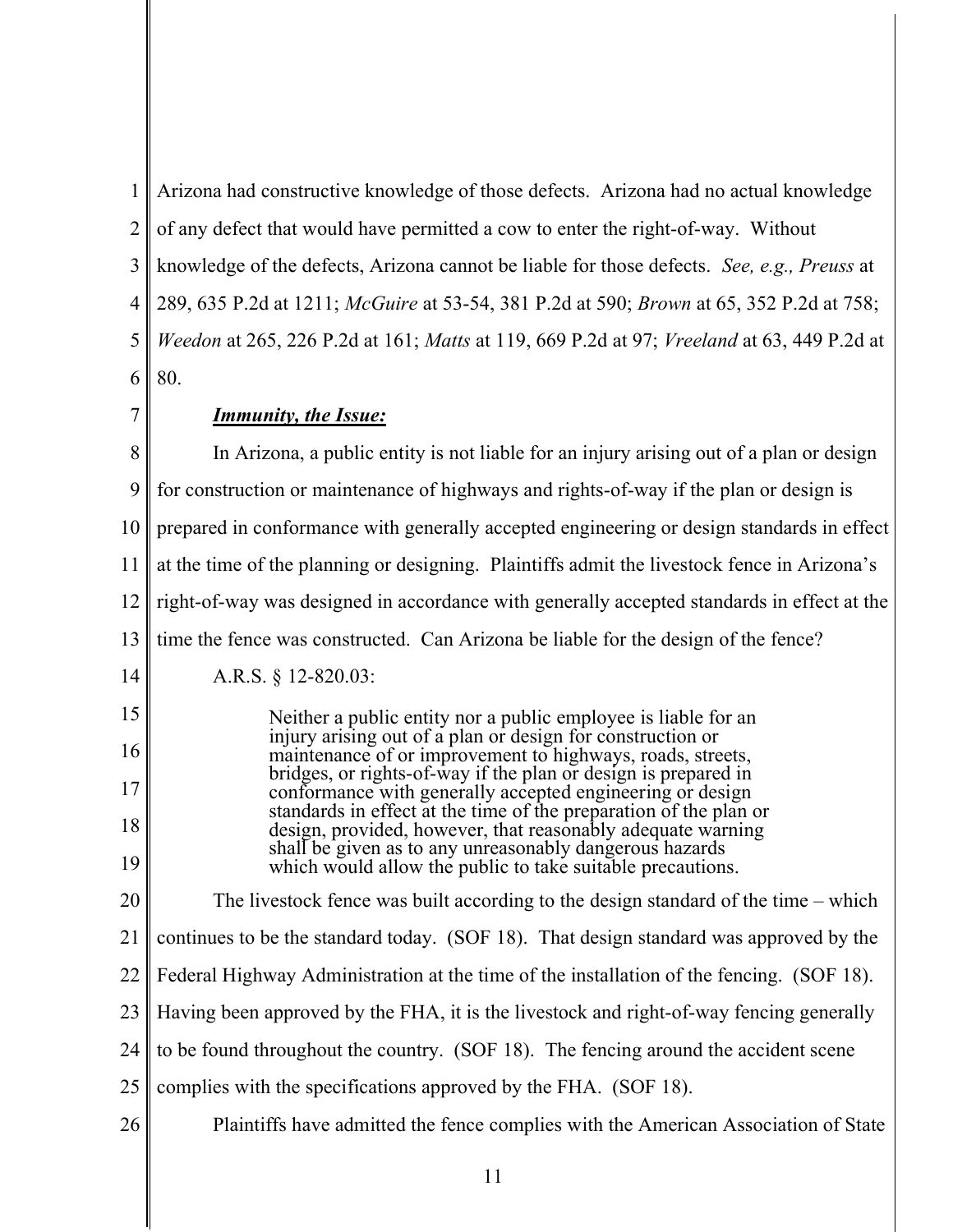1 2 3 Highway and Transportation Officials (AASHTO). (SOF 19). They cannot reasonably deny that it was designed in conformance with the generally accepted design throughout the country for livestock rights-of-way fencing at the time it was constructed.

4 5 6 In their expert disclosures, Plaintiffs suggest alternative fence designs. Because Arizona cannot be liable for any injury arising from the design of the fence, the alternative fencing is irrelevant.

7 8 9 Plaintiffs argue Arizona should have provided warnings – signs warning of livestock – along I-19, because of the nature of the fence. They are welcome to do so. But both the design of the fencing and any suggested alternative design are irrelevant.

10

#### CONCLUSION:

11 12 13 14 15 ADOT cannot be liable for any harm to Plaintiffs that resulted from cows entering the right-of-way through cuts in the fence. Arizona did not cut the fence. Arizona did not know about the cuts in the fence. Arizona did not have constructive knowledge of the fence: There is no evidence from which it can be inferred that the cuts were present so long that Arizona should have discovered them.

16 17 18 19 20 21 It is nothing but speculation to guess that this accident was caused by the cow coming through the fence in any way but the cuts in the fence. Speculation is not enough. Even if we pretend there is evidence that the fatal cow, more likely than not, came through the fence at some spot other than one of the cuts in the fence, Plaintiffs cannot show how long such a breach had existed. Plaintiffs cannot show constructive knowledge of these supposed breaches.

- 22
- 23 ///

///

- 24 ///
- 25 ///
- 26 ///